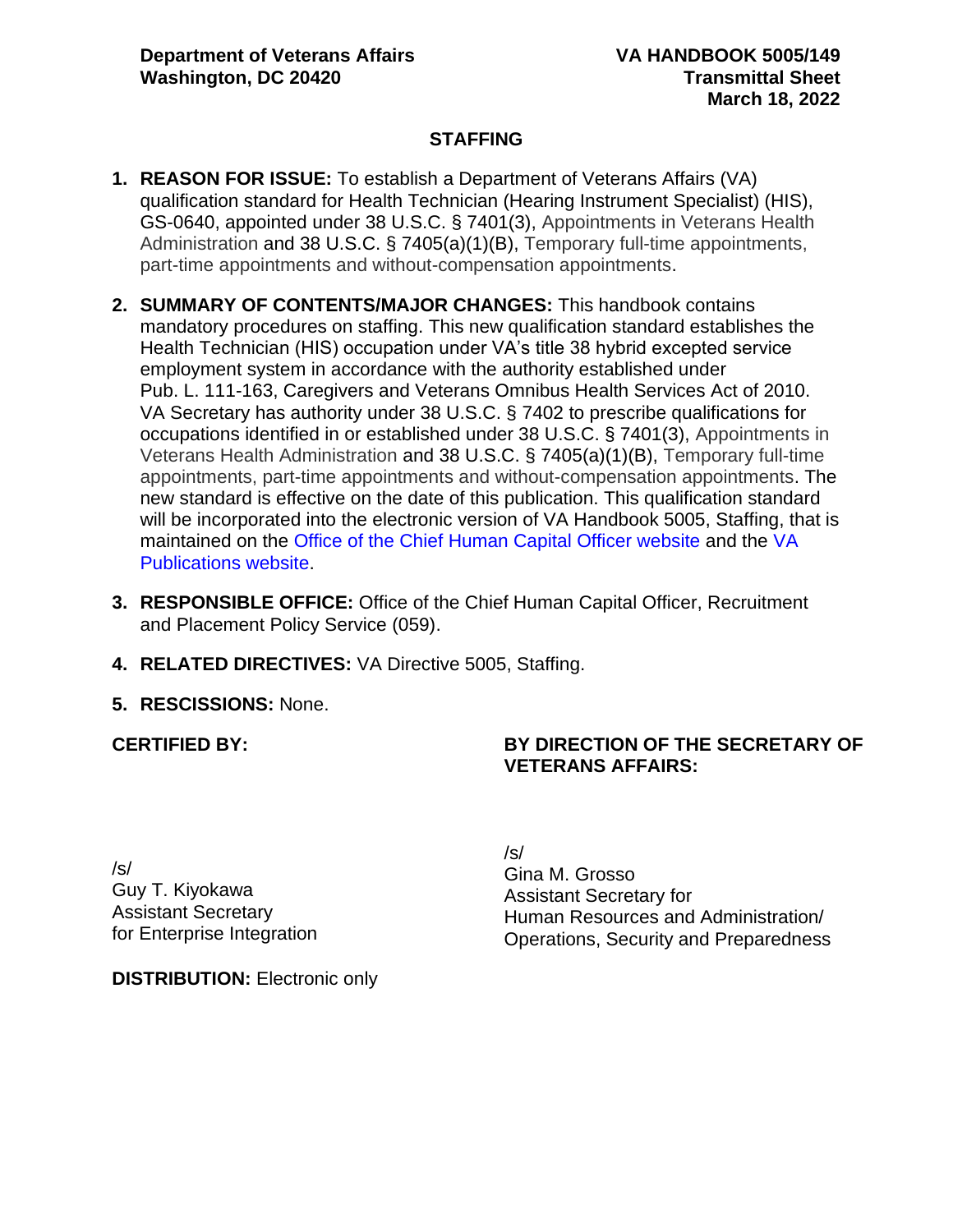### **[APPENDIX G73. HEALTH TECHNICIAN (HEARING INSTRUMENT SPECIALIST) QUALIFICATION STANDARD**

### **GS-0640**

### **Veterans Health Administration**

**1. COVERAGE.** The following are requirements for appointment or placement as a Health Technician (Hearing Instrument Specialist) (HIS) in the Veterans Health Administration (VHA). These requirements apply to all VHA Health Technician (HIS) in the General Schedule (GS)-0640 series. As members of the audiology service and hearing health care team, the Health Technician (HIS) possesses knowledge of basic ear anatomy and a broad knowledge of hearing aids and hearing assistive technology. The Health Technician (HIS) possesses the skills necessary to assist patients with concerns related to their hearing aids and/or hearing assistive technology, consistent with the treatment plan of the audiologist. This work may include the provision of a wide array of clinical rehabilitation services to support Veterans with disabilities reintegrate into community, employment and independent living.

### **2. DEFINITIONS.**

- a. **Appointing Official.** The Human Resources Officer is delegated appointing authority, to process and authenticate notifications of personnel actions and authority to effect management approved employment actions on behalf of officials, employees and facilities for which service is provided.
- b. **Approving Official.** The Veterans Integrated Service Network (VISN) Director, facility Director, or designee is the approving official and will determine whether to approve or disapprove the appointment of employees in the hybrid occupations.
- c. **Journey Level.** The full performance level for this qualification standard is the GS-06 grade level.
- d. **Creditable Experience.** To be creditable, the experience must have required the use of knowledge, skills and abilities associated with current Health Technician (HIS) practice. Experience satisfying this requirement may be paid or non-paid employment as Health Technician (HIS) in the health care field.
- e. **Quality of Experience.** Qualifying experience must be at a level comparable to Health Technician (HIS) experience at the next lower grade level of the position being filled. For all assignments above the full performance level, the higher level duties must consist of significant scope, administrative independence, complexity and range of variety as described in this standard at the specified grade level and be performed by the incumbent at least 25% of the time.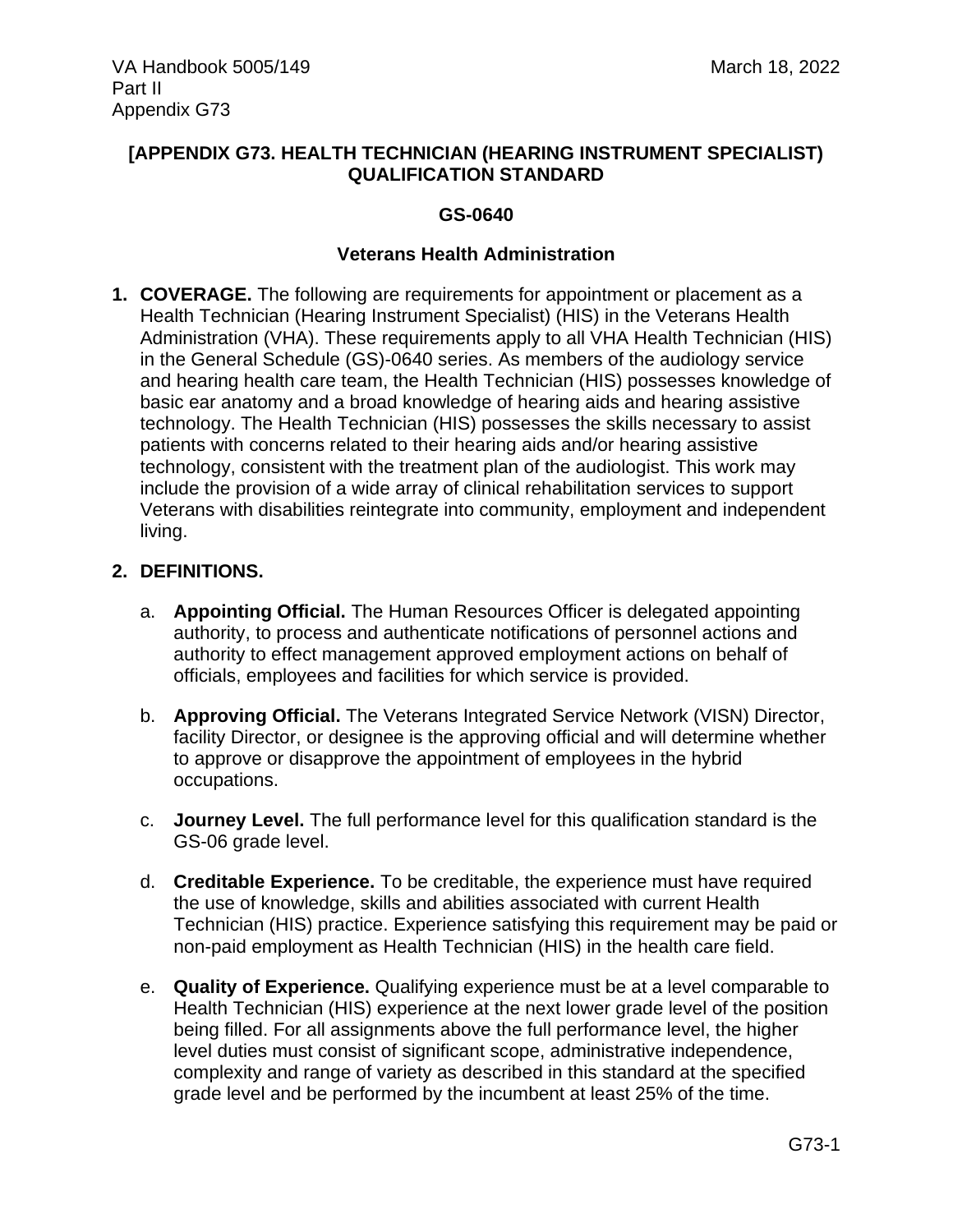- f. **Part-Time Experience.** Part-time experience is creditable according to its relationship to a full-time workweek. For example, an individual employed 20 hours per week, or on a half time basis, would receive one full-time work week of credit for each two weeks of service.
- **3. BASIC REQUIREMENTS.** To qualify for appointment to this position, all applicants must possess the following:
	- a. **Citizenship.** Be a citizen of the United States (U.S.). Non-citizens may be appointed when it is not possible to recruit qualified citizens in accordance with 38 U.S.C. § 7407(a).
	- b. **Experience and Education.**
		- (1) **Experience.** Completion of the Department of Labor Apprenticeship Program for Hearing Aid Specialists;

OR

(2) **Education.** Successful completion of two academic years above high school that includes coursework related to the field: hearing science, human anatomy and physiology, hearing instrument science, gerontology, psychology or other general healthcare areas.

NOTE: There is no combination of education and experience which can be substituted for the basic requirements.

- c. **Licensure or Registration.** Individuals must hold a full, current and unrestricted license or registration to practice as a HIS in a state, territory, commonwealth or the District of Columbia.
	- (1) **Loss of Licensure or Registration.** A Health Technician (HIS) who fails to maintain the required licensure or registration must be removed from the occupation, which may also result in termination of employment.
- d. **Board Certification.** Individuals must hold active board certification from the National Board for Certification in Hearing Instrument Sciences (NBC-HIS).
	- (1) **Exception for Non-Board Certified Health Technician (HIS).**
		- (a) Non-board certified applicants who otherwise meet the eligibility requirements for appointment, may be given a temporary appointment as a graduate Health Technician (HIS) under the authority of 38 U.S.C. § 7405(c)(2)(B).
		- (b) Non-board certified individuals shall only provide care under the supervision of a licensed audiologist.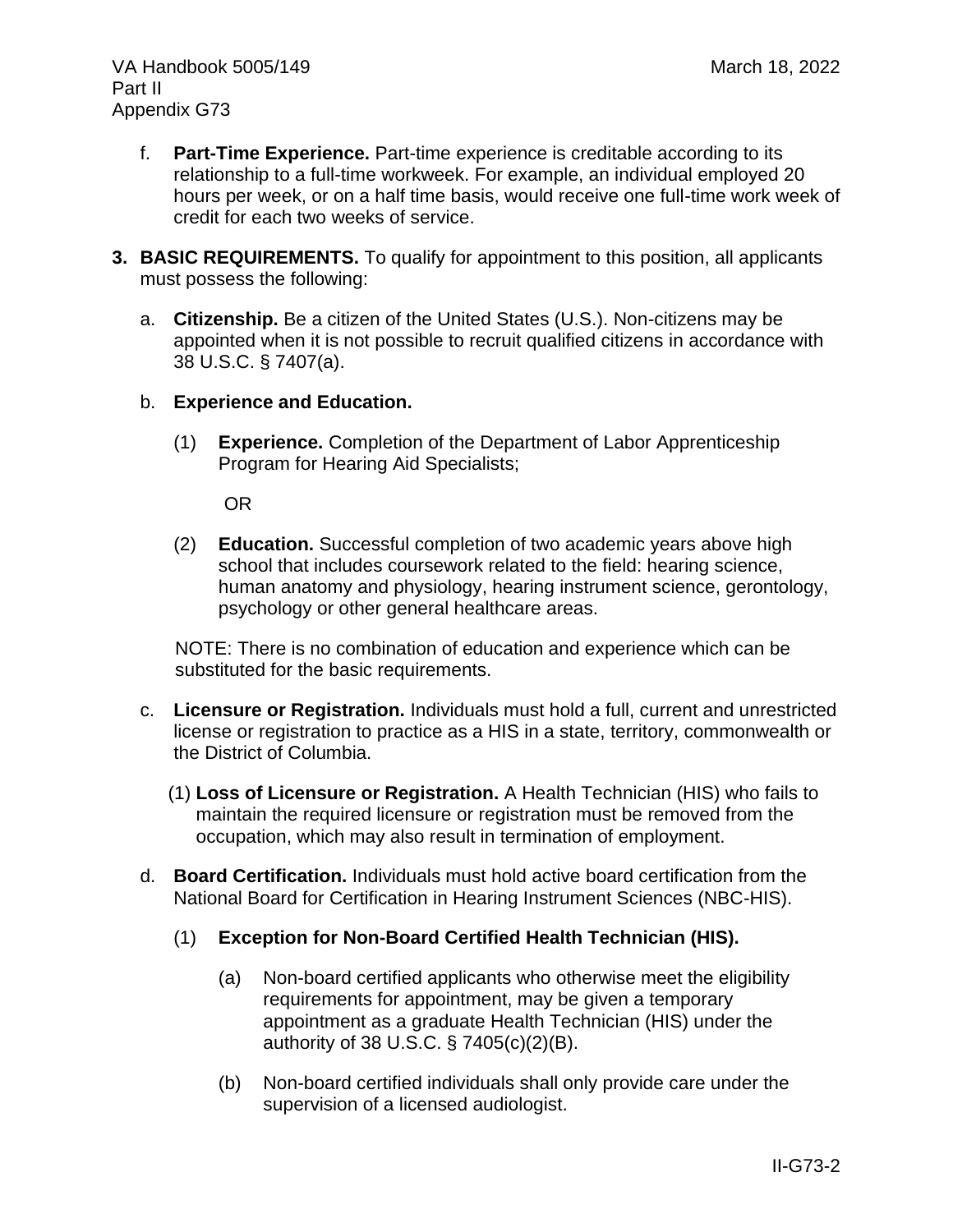- (c) Non-board certified individuals may only be appointed at the entry level and may not be promoted/converted until board certification is obtained.
- (d) Temporary appointments of non-board certified Health Technician (HIS) may not be extended beyond two years or converted to a new temporary appointment.
- (2) **Failure to Obtain Certification.** In all cases, Health Technician (HIS) must actively pursue meeting requirements for board certification starting from the date of their appointment. At the time of appointment, the supervisor will provide the Health Technician (HIS) with the written requirements for board certification, including the time (i.e., two years) by which the board certification must be obtained and the consequences for not becoming board certified by the deadline. Failure to obtain board certification during the two-year period may result in termination of employment.
- (3) **Loss of Certification.** A Health Technician (HIS) who fails to maintain the required board certification must be removed from the occupation, which may also result in termination of employment.
- e. **Foreign Education.** To be creditable, education completed outside the U.S. must be deemed at least equivalent to that gained in a conventional U.S. program by a private organization specializing in the interpretation of foreign educational credentials.
- f. **Physical Requirements.** See VA Directive and Handbook 5019, Employee Occupational Health Service for requirements.
- g. **English Language Proficiency.** Health Technician (HIS) candidates must be proficient in spoken and written English in accordance with 38 U.S.C. § 7403(f).
- **4. GRADE DETERMINATIONS.** In addition to the basic requirements outlined in paragraph 3, the following criteria must be met when determining the grade of candidates.
	- a. **Health Technician (HIS), GS-05.**
		- (1) **Experience.** None beyond the basic requirements.
		- (2) **Knowledge, Skills and Abilities.** In addition to the experience above, the candidate must demonstrate the following KSAs:
			- (a) Knowledge of basic anatomy of the head and neck.
			- (b) Knowledge of basic infection control procedures and guidelines.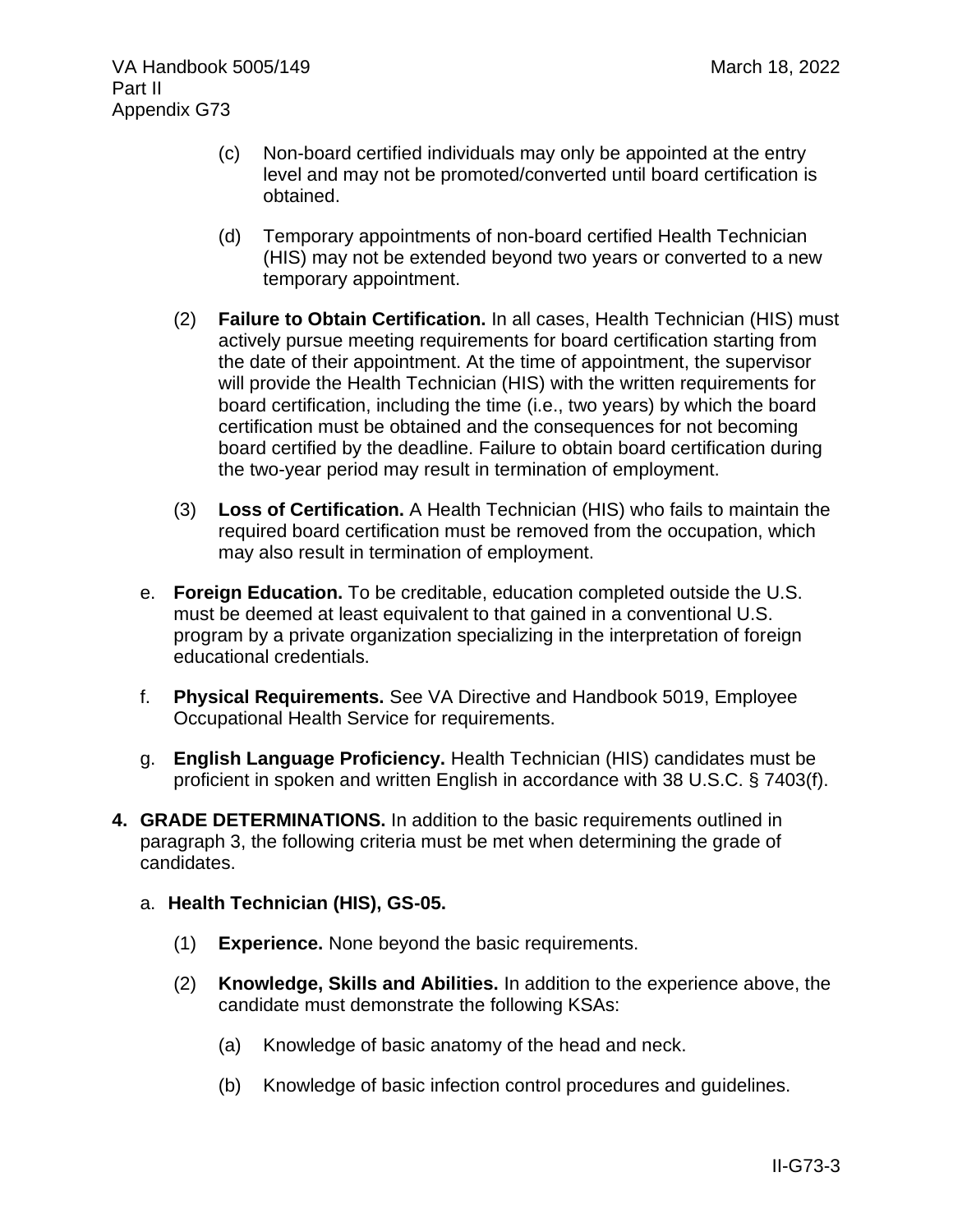- (c) Skill in using basic computer software to complete tasks such as using email, creating spreadsheets and word processing.
- (d) Ability to communicate orally and in writing.
- (e) Ability to follow verbal and written instructions.
- (f) Ability to maintain stock and supply level inventories.
- (3) **Assignment.** Employees at this grade level serve in a Health Technician (HIS) entry level developmental position and work under the supervision and direction of a licensed audiologist. Assignments associated with this level include, but are not limited to: performing non-diagnostic otoscopy including proper bracing techniques and making appropriate referrals for abnormalities and cerumen management; rechecking air-conduction pure tone threshold testing to assist the audiologist in modifying the treatment plan during hearing aid repair appointments; providing patient care in hearing aid repair appointments, consistent with the audiologist's treatment plan; completing visual and auditory checks with listening stethoscope of hearing aids prior to and following repair of device (troubleshoots performance); processing incoming devices from patients with concerns related to their hearing aids or hearing assistive technology; preparing and charging (if required) hearing aids and assistive devices for delivery; receiving devices and restoring settings of hearing aid/hearing assistive technology after repair or replacement from manufacturer, such as Denver Logistics Center (DLC); and maintaining proper levels of mailing/shipping supplies. The Health Technician (HIS) adheres to the audiology clinic policy and standard operating procedures for infection control and cleaning, sterilization and disposition of reusable medical equipment (RME). The Health Technician (HIS) completes documentation per medical center policy for timeliness for each episode of care and codes procedures as appropriate in the patient record in preparation for co-signature by the audiologist. The Health Technician (HIS) provides instruction to patients, family and staff on device topics including but not limited to hearing aid and hearing assistive technology care, maintenance, use and operation. The Health Technician (HIS) receives and completes incoming communications from Veterans (electronic and telephone), and facilitates follow-up based on audiologist's treatment plan to include ordering supplies through DLC.

### b. **Health Technician (HIS), GS-06.**

- (1) **Experience.** One year of experience equivalent to the next lower grade.
- (2) **Knowledge, Skills and Abilities.** In addition to the experience above, the candidate must demonstrate the following KSAs: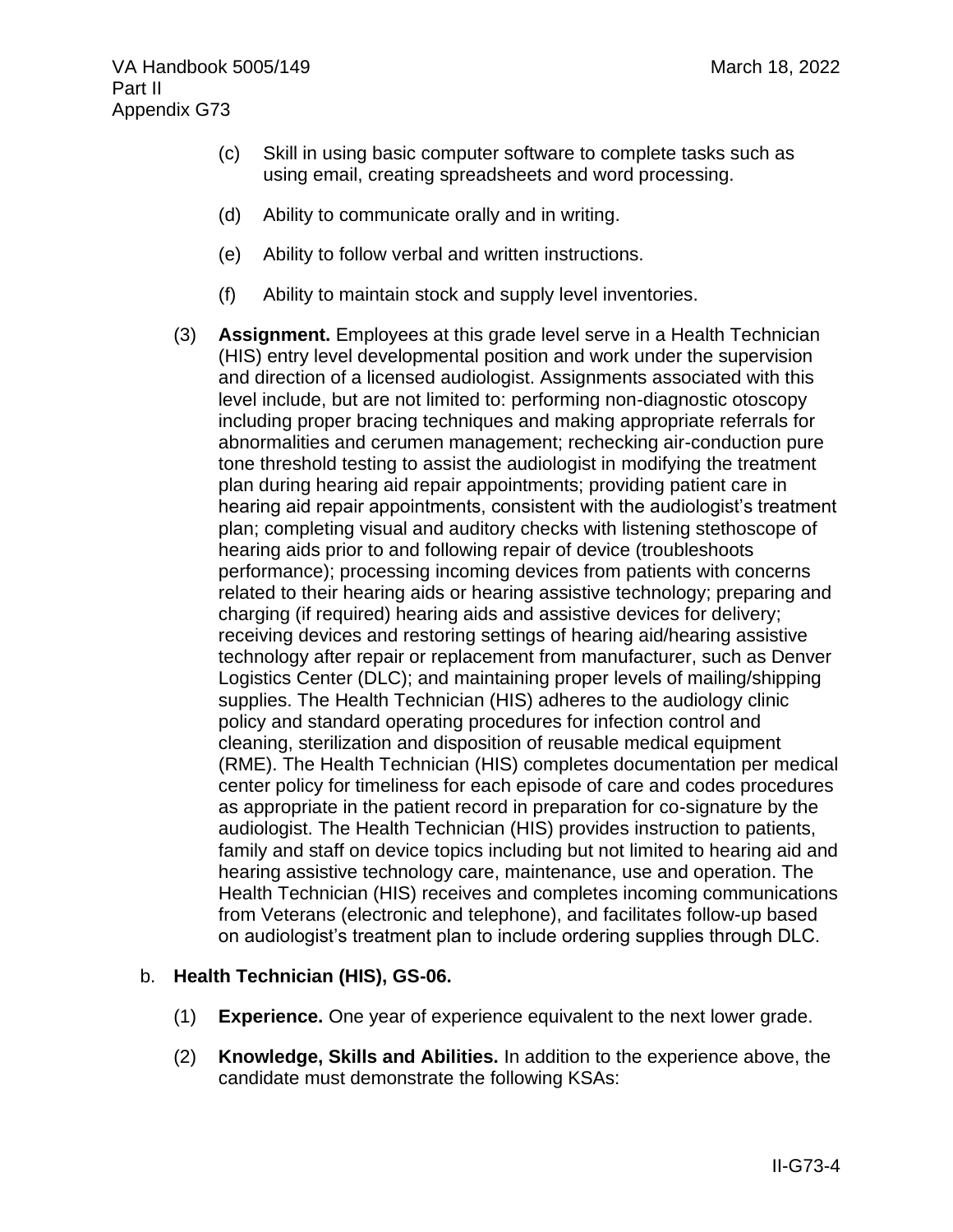- (a) Knowledge of normal and abnormal ear anatomy.
- (b) Knowledge of hearing aids, hearing assistive technology, hearing aid manufacturers and manufacturer software.
- (c) Skill in documenting patient procedures and patient devices.
- (d) Skill in providing patient education for hearing aid use, to include assisting patient with hearing aid insertion, removal and hygiene (cleaning and disinfection).
- (e) Ability to provide patient education and training regarding hearing loss and communication strategies for various listening situations.
- (f) Ability to solve problems or make decisions regarding hearing aids, hearing assistive technology and patient care that is consistent with the documented and co-signed plan of care under the supervision of an audiologist.
- (g) Ability to prepare patient, equipment, and/or environment for audiology procedures.
- (h) Ability to provide triage of patient telephone calls or audiology requests.
- (3) **Assignment.** Employees at this level are at the full performance level and work under the supervision and direction of a licensed audiologist. Assignments associated with this level include, but are not limited to: completing visual and auditory checks of hearing aids and hearing assistive technology-including all hearing aid accessories, as well as, alerting devices (troubleshoots performance); registering, certifying and tracking prosthetic devices (hearing aids, hearing aid accessories and assistive devices); and assisting in set up and delivery of face-to-face and telehealth visits by preparing the equipment for patient evaluation and other audiology procedures, including, but not limited to daily biologic listening calibration of audiometric equipment and calibration of real-ear equipment. The Health Technician (HIS) fabricates earmold impressions with proper otoscopy, orders earmolds based on plan of care through prosthetics or DLC and fits and modifies earmolds, if necessary. The Health Technician (HIS) provides patient care in hearing aid repair appointments consistent with the audiologist's treatment plan and provides counselling including, but not limited to realistic expectations, communication strategies and/or aural rehabilitation. The Health Technician (HIS) maintains a comprehensive supply and equipment tracking systems to include: monitoring stock of RME and consumable items; ensuring proper inventory levels to complete the daily tasks;